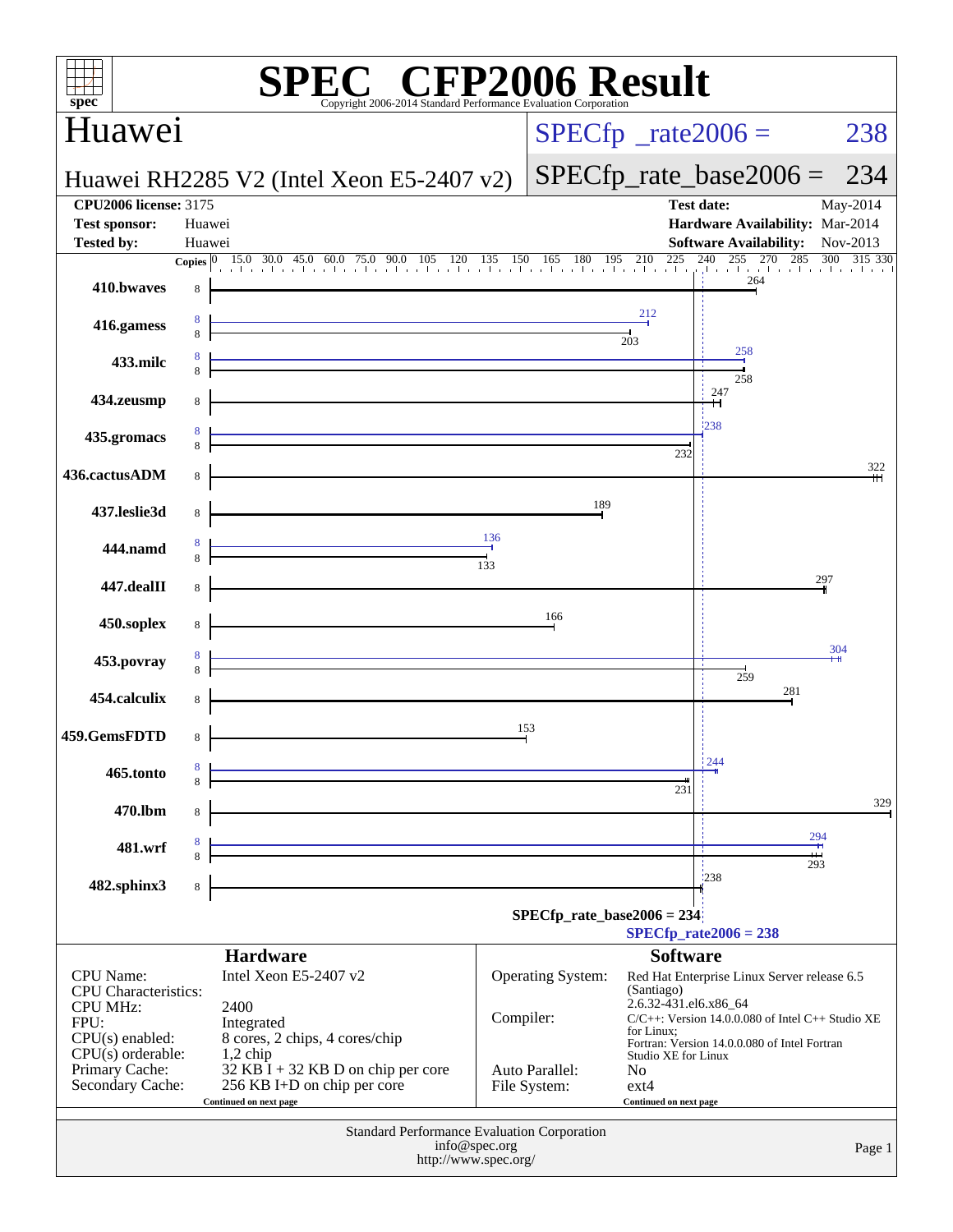

### Huawei

### $SPECTp_rate2006 = 238$

Huawei RH2285 V2 (Intel Xeon E5-2407 v2)

## [SPECfp\\_rate\\_base2006 =](http://www.spec.org/auto/cpu2006/Docs/result-fields.html#SPECfpratebase2006) 234

**[CPU2006 license:](http://www.spec.org/auto/cpu2006/Docs/result-fields.html#CPU2006license)** 3175 **[Test date:](http://www.spec.org/auto/cpu2006/Docs/result-fields.html#Testdate)** May-2014 **[Test sponsor:](http://www.spec.org/auto/cpu2006/Docs/result-fields.html#Testsponsor)** Huawei **[Hardware Availability:](http://www.spec.org/auto/cpu2006/Docs/result-fields.html#HardwareAvailability)** Mar-2014 **[Tested by:](http://www.spec.org/auto/cpu2006/Docs/result-fields.html#Testedby)** Huawei **[Software Availability:](http://www.spec.org/auto/cpu2006/Docs/result-fields.html#SoftwareAvailability)** Nov-2013

### [L3 Cache:](http://www.spec.org/auto/cpu2006/Docs/result-fields.html#L3Cache) 10 MB I+D on chip per chip<br>Other Cache: None [Other Cache:](http://www.spec.org/auto/cpu2006/Docs/result-fields.html#OtherCache) [Memory:](http://www.spec.org/auto/cpu2006/Docs/result-fields.html#Memory) 96 GB (12 x 8 GB 2Rx4 PC3-10600R-11, ECC) [Disk Subsystem:](http://www.spec.org/auto/cpu2006/Docs/result-fields.html#DiskSubsystem) 1 x 300 GB SAS, 7200 RPM [Other Hardware:](http://www.spec.org/auto/cpu2006/Docs/result-fields.html#OtherHardware) None

| C) | <b>System State:</b><br><b>Base Pointers:</b><br>Peak Pointers:<br>Other Software: | Run leve<br>32/64-bit<br>$32/64$ -bit<br>None |
|----|------------------------------------------------------------------------------------|-----------------------------------------------|
|    |                                                                                    |                                               |

vel 3 (multi-user)

| <b>Results Table</b>                                                                                     |               |                |       |                |                  |                |             |               |                |              |                |              |                |              |
|----------------------------------------------------------------------------------------------------------|---------------|----------------|-------|----------------|------------------|----------------|-------------|---------------|----------------|--------------|----------------|--------------|----------------|--------------|
|                                                                                                          | <b>Base</b>   |                |       |                |                  |                | <b>Peak</b> |               |                |              |                |              |                |              |
| <b>Benchmark</b>                                                                                         | <b>Copies</b> | <b>Seconds</b> | Ratio | <b>Seconds</b> | Ratio            | <b>Seconds</b> | Ratio       | <b>Copies</b> | <b>Seconds</b> | <b>Ratio</b> | <b>Seconds</b> | <b>Ratio</b> | <b>Seconds</b> | <b>Ratio</b> |
| 410.bwayes                                                                                               | 8             | 412            | 264   | 412            | 264I             | 412            | 264         | 8             | 412            | 264          | 412            | 264          | 412            | 264          |
| 416.gamess                                                                                               | 8             | 773            | 203   | 772            | 203              | 771            | 203         | 8             | 740            | 212          | 741            | 211          | 740            | 212          |
| 433.milc                                                                                                 | 8             | 285            | 258   | 284            | 258              | 285            | <b>258</b>  | 8             | 285            | 258          | 284            | 258          | 284            | 258          |
| 434.zeusmp                                                                                               | 8             | 295            | 247   | 295            | 247              | 299            | 243         | 8             | 295            | 247          | 295            | 247          | 299            | 243          |
| $435$ .gromacs                                                                                           | 8             | 246            | 232   | 246            | 232              | 246            | 232         | 8             | 240            | 238          | 240            | 238          | 240            | 238          |
| 436.cactusADM                                                                                            | 8             | 294            | 325   | 298            | 321              | 297            | 322         | 8             | 294            | 325          | 298            | 321          | 297            | 322          |
| 437.leslie3d                                                                                             | 8             | 397            | 189   | 397            | 190 <sup>l</sup> | 397            | 189         | 8             | 397            | 189          | 397            | 190          | 397            | 189          |
| 444.namd                                                                                                 | 8             | 481            | 133   | 481            | 133              | 481            | 133         | 8             | 471            | 136          | 471            | 136          | 471            | 136          |
| 447.dealII                                                                                               | 8             | 309            | 297   | 308            | 297              | 308            | <b>298</b>  | 8             | 309            | 297          | 308            | 297          | 308            | 298          |
| $450$ .soplex                                                                                            | 8             | 402            | 166   | 401            | 166              | 401            | <b>166</b>  | 8             | 402            | 166          | 401            | 166          | 401            | <b>166</b>   |
| 453.povray                                                                                               | 8             | 164            | 259   | 164            | 259l             | 164            | 259         | 8             | <b>140</b>     | 304          | 140            | 305          | 142            | 301          |
| 454.calculix                                                                                             | 8             | 235            | 281   | 235            | 281              | 234            | <b>282</b>  | 8             | 235            | 281          | 235            | 281          | 234            | 282          |
| 459.GemsFDTD                                                                                             | 8             | 555            | 153   | 556            | 153              | 555            | 153         | 8             | 555            | 153          | 556            | 153          | 555            | 153          |
| 465.tonto                                                                                                | 8             | 340            | 231   | 343            | <b>230</b>       | 341            | 231         | 8             | 323            | 244          | 321            | 245          | 322            | 244          |
| 470.1bm                                                                                                  | 8             | 334            | 329   | 334            | 329              | 334            | 329         | 8             | 334            | 329          | 334            | 329          | 334            | 329          |
| 481.wrf                                                                                                  | 8             | 307            | 291   | 302            | 296              | 305            | 293         | 8             | 304            | 294          | 302            | 296          | 304            | 294          |
| 482.sphinx3                                                                                              | 8             | 659            | 237   | 656            | <b>238</b>       | 656            | 238         | 8             | 659            | 237          | 656            | 238          | 656            | 238          |
| Results appear in the order in which they were run. Bold underlined text indicates a median measurement. |               |                |       |                |                  |                |             |               |                |              |                |              |                |              |

### **[Submit Notes](http://www.spec.org/auto/cpu2006/Docs/result-fields.html#SubmitNotes)**

 The numactl mechanism was used to bind copies to processors. The config file option 'submit' was used to generate numactl commands to bind each copy to a specific processor. For details, please see the config file.

### **[Operating System Notes](http://www.spec.org/auto/cpu2006/Docs/result-fields.html#OperatingSystemNotes)**

Stack size set to unlimited using "ulimit -s unlimited"

### **[Platform Notes](http://www.spec.org/auto/cpu2006/Docs/result-fields.html#PlatformNotes)**

 Sysinfo program /spec/config/sysinfo.rev6818 \$Rev: 6818 \$ \$Date:: 2012-07-17 #\$ e86d102572650a6e4d596a3cee98f191 running on localhost.localdomain Fri May 30 20:41:33 2014

Continued on next page

Standard Performance Evaluation Corporation [info@spec.org](mailto:info@spec.org) <http://www.spec.org/>

Page 2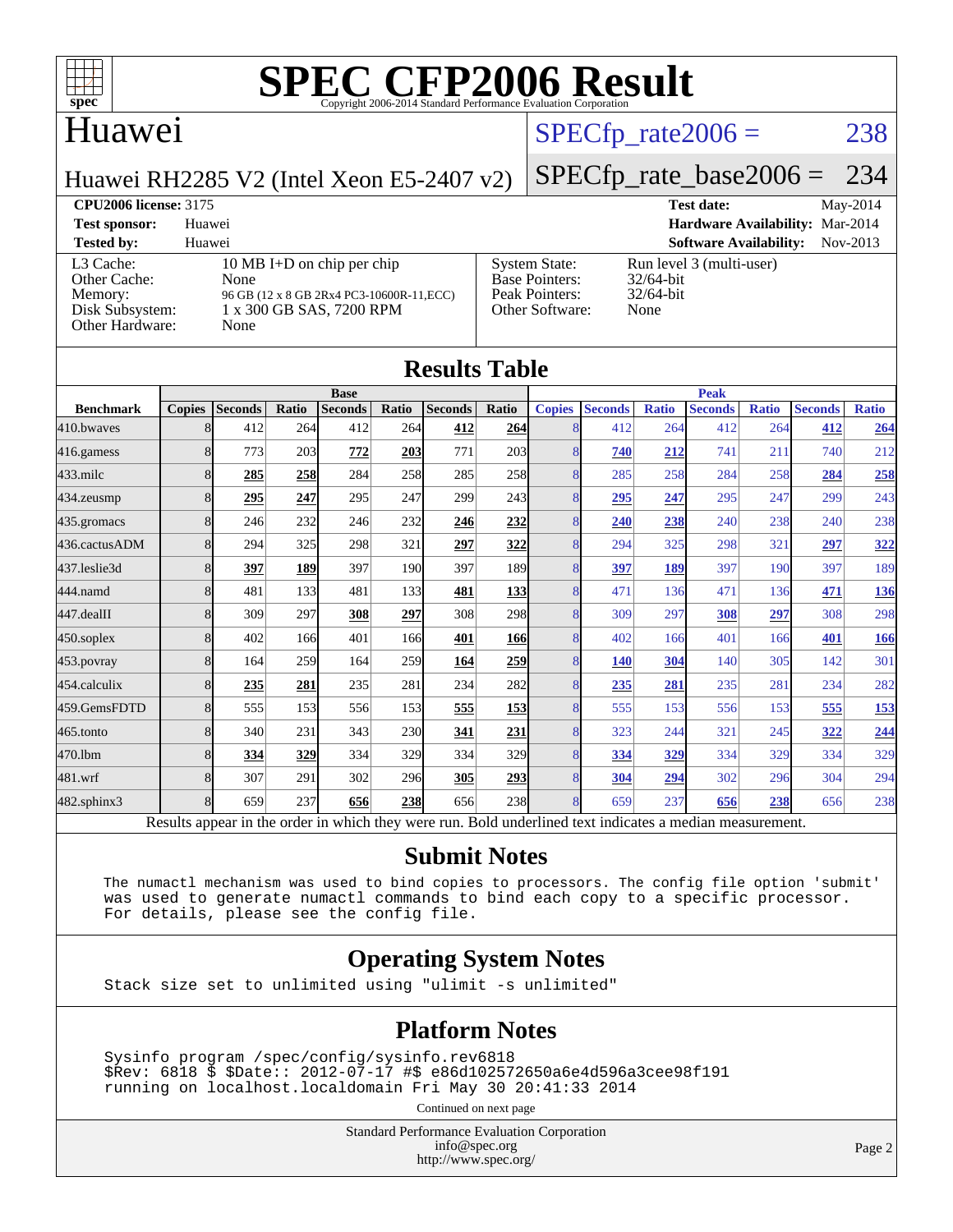

### Huawei

 $SPECTp\_rate2006 = 238$ 

[SPECfp\\_rate\\_base2006 =](http://www.spec.org/auto/cpu2006/Docs/result-fields.html#SPECfpratebase2006) 234

Huawei RH2285 V2 (Intel Xeon E5-2407 v2)

**[CPU2006 license:](http://www.spec.org/auto/cpu2006/Docs/result-fields.html#CPU2006license)** 3175 **[Test date:](http://www.spec.org/auto/cpu2006/Docs/result-fields.html#Testdate)** May-2014 **[Test sponsor:](http://www.spec.org/auto/cpu2006/Docs/result-fields.html#Testsponsor)** Huawei **[Hardware Availability:](http://www.spec.org/auto/cpu2006/Docs/result-fields.html#HardwareAvailability)** Mar-2014 **[Tested by:](http://www.spec.org/auto/cpu2006/Docs/result-fields.html#Testedby)** Huawei **[Software Availability:](http://www.spec.org/auto/cpu2006/Docs/result-fields.html#SoftwareAvailability)** Nov-2013

### **[Platform Notes \(Continued\)](http://www.spec.org/auto/cpu2006/Docs/result-fields.html#PlatformNotes)**

Standard Performance Evaluation Corporation [info@spec.org](mailto:info@spec.org) This section contains SUT (System Under Test) info as seen by some common utilities. To remove or add to this section, see: <http://www.spec.org/cpu2006/Docs/config.html#sysinfo> From /proc/cpuinfo model name : Intel $(R)$  Xeon $(R)$  CPU E5-2407 v2 @ 2.40GHz 2 "physical id"s (chips) 8 "processors" cores, siblings (Caution: counting these is hw and system dependent. The following excerpts from /proc/cpuinfo might not be reliable. Use with caution.) cpu cores : 4 siblings : 4 physical 0: cores 0 1 2 3 physical 1: cores 0 1 2 3 cache size : 10240 KB From /proc/meminfo<br>MemTotal: 99010156 kB HugePages\_Total: 0<br>Hugepagesize: 2048 kB Hugepagesize: /usr/bin/lsb\_release -d Red Hat Enterprise Linux Server release 6.5 (Santiago) From /etc/\*release\* /etc/\*version\* redhat-release: Red Hat Enterprise Linux Server release 6.5 (Santiago) system-release: Red Hat Enterprise Linux Server release 6.5 (Santiago) system-release-cpe: cpe:/o:redhat:enterprise\_linux:6server:ga:server uname -a: Linux localhost.localdomain 2.6.32-431.el6.x86\_64 #1 SMP Sun Nov 10 22:19:54 EST 2013 x86\_64 x86\_64 x86\_64 GNU/Linux run-level 3 May 30 11:40 SPEC is set to: /spec<br>Filesystem Type Type Size Used Avail Use% Mounted on /dev/sda2 ext4 540G 113G 400G 23% / Additional information from dmidecode: BIOS Insyde Corp. RMIBV379 03/19/2014 Memory: 8x Samsung M393B1K70CH0-CH9 8 GB 1333 MHz 2 rank 3x Samsung M393B1K70DH0-CH9 8 GB 1333 MHz 2 rank 1x Samsung M393B1K70DH0-YH9 8 GB 1333 MHz 2 rank (End of data from sysinfo program)

<http://www.spec.org/>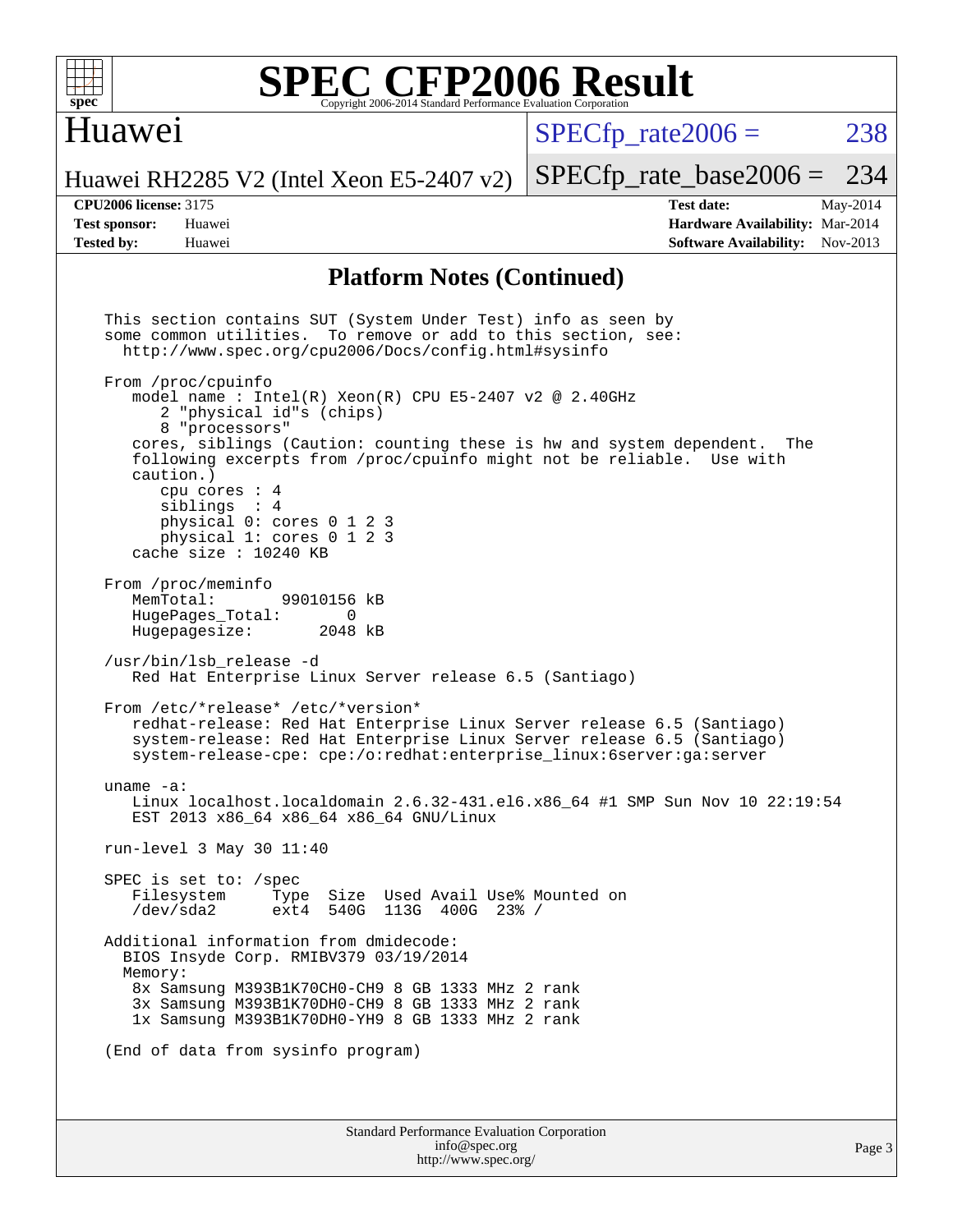

### Huawei

 $SPECTp\_rate2006 = 238$ 

[SPECfp\\_rate\\_base2006 =](http://www.spec.org/auto/cpu2006/Docs/result-fields.html#SPECfpratebase2006) 234

Huawei RH2285 V2 (Intel Xeon E5-2407 v2)

**[Tested by:](http://www.spec.org/auto/cpu2006/Docs/result-fields.html#Testedby)** Huawei **[Software Availability:](http://www.spec.org/auto/cpu2006/Docs/result-fields.html#SoftwareAvailability)** Nov-2013

**[CPU2006 license:](http://www.spec.org/auto/cpu2006/Docs/result-fields.html#CPU2006license)** 3175 **[Test date:](http://www.spec.org/auto/cpu2006/Docs/result-fields.html#Testdate)** May-2014 **[Test sponsor:](http://www.spec.org/auto/cpu2006/Docs/result-fields.html#Testsponsor)** Huawei **[Hardware Availability:](http://www.spec.org/auto/cpu2006/Docs/result-fields.html#HardwareAvailability)** Mar-2014

### **[General Notes](http://www.spec.org/auto/cpu2006/Docs/result-fields.html#GeneralNotes)**

Environment variables set by runspec before the start of the run: LD LIBRARY PATH = "/spec/libs/32:/spec/libs/64:/spec/sh"

 Binaries compiled on a system with 1x Core i7-860 CPU + 8GB memory using RedHat EL 6.4 Transparent Huge Pages enabled with: echo always > /sys/kernel/mm/redhat\_transparent\_hugepage/enabled Filesystem page cache cleared with: echo 1> /proc/sys/vm/drop\_caches runspec command invoked through numactl i.e.: numactl --interleave=all runspec <etc> The Huawei RH2285H v2 and Huawei RH2285 v2 models are electronically equivalent. The results have been measured on a Huawei RH2285H v2 model.

### **[Base Compiler Invocation](http://www.spec.org/auto/cpu2006/Docs/result-fields.html#BaseCompilerInvocation)**

[C benchmarks](http://www.spec.org/auto/cpu2006/Docs/result-fields.html#Cbenchmarks):  $icc$   $-m64$ 

[C++ benchmarks:](http://www.spec.org/auto/cpu2006/Docs/result-fields.html#CXXbenchmarks) [icpc -m64](http://www.spec.org/cpu2006/results/res2014q3/cpu2006-20140719-30528.flags.html#user_CXXbase_intel_icpc_64bit_bedb90c1146cab66620883ef4f41a67e)

[Fortran benchmarks](http://www.spec.org/auto/cpu2006/Docs/result-fields.html#Fortranbenchmarks): [ifort -m64](http://www.spec.org/cpu2006/results/res2014q3/cpu2006-20140719-30528.flags.html#user_FCbase_intel_ifort_64bit_ee9d0fb25645d0210d97eb0527dcc06e)

[Benchmarks using both Fortran and C](http://www.spec.org/auto/cpu2006/Docs/result-fields.html#BenchmarksusingbothFortranandC): [icc -m64](http://www.spec.org/cpu2006/results/res2014q3/cpu2006-20140719-30528.flags.html#user_CC_FCbase_intel_icc_64bit_0b7121f5ab7cfabee23d88897260401c) [ifort -m64](http://www.spec.org/cpu2006/results/res2014q3/cpu2006-20140719-30528.flags.html#user_CC_FCbase_intel_ifort_64bit_ee9d0fb25645d0210d97eb0527dcc06e)

## **[Base Portability Flags](http://www.spec.org/auto/cpu2006/Docs/result-fields.html#BasePortabilityFlags)**

| 410.bwaves: -DSPEC_CPU LP64                |                                                                |
|--------------------------------------------|----------------------------------------------------------------|
| 416.gamess: -DSPEC_CPU_LP64                |                                                                |
| 433.milc: -DSPEC CPU LP64                  |                                                                |
| 434.zeusmp: -DSPEC_CPU_LP64                |                                                                |
| 435.gromacs: -DSPEC_CPU_LP64 -nofor_main   |                                                                |
| 436.cactusADM: -DSPEC CPU LP64 -nofor main |                                                                |
| 437.leslie3d: -DSPEC CPU LP64              |                                                                |
| 444.namd: -DSPEC CPU LP64                  |                                                                |
| 447.dealII: -DSPEC CPU LP64                |                                                                |
| 450.soplex: -DSPEC_CPU_LP64                |                                                                |
| 453.povray: -DSPEC_CPU_LP64                |                                                                |
| 454.calculix: -DSPEC CPU LP64 -nofor main  |                                                                |
| 459.GemsFDTD: -DSPEC CPU LP64              |                                                                |
| 465.tonto: - DSPEC CPU LP64                |                                                                |
| 470.1bm: - DSPEC CPU LP64                  |                                                                |
|                                            | 481.wrf: -DSPEC CPU_LP64 -DSPEC_CPU_CASE_FLAG -DSPEC_CPU_LINUX |
| 482.sphinx3: -DSPEC CPU LP64               |                                                                |

| <b>Standard Performance Evaluation Corporation</b> |
|----------------------------------------------------|
| info@spec.org                                      |
| http://www.spec.org/                               |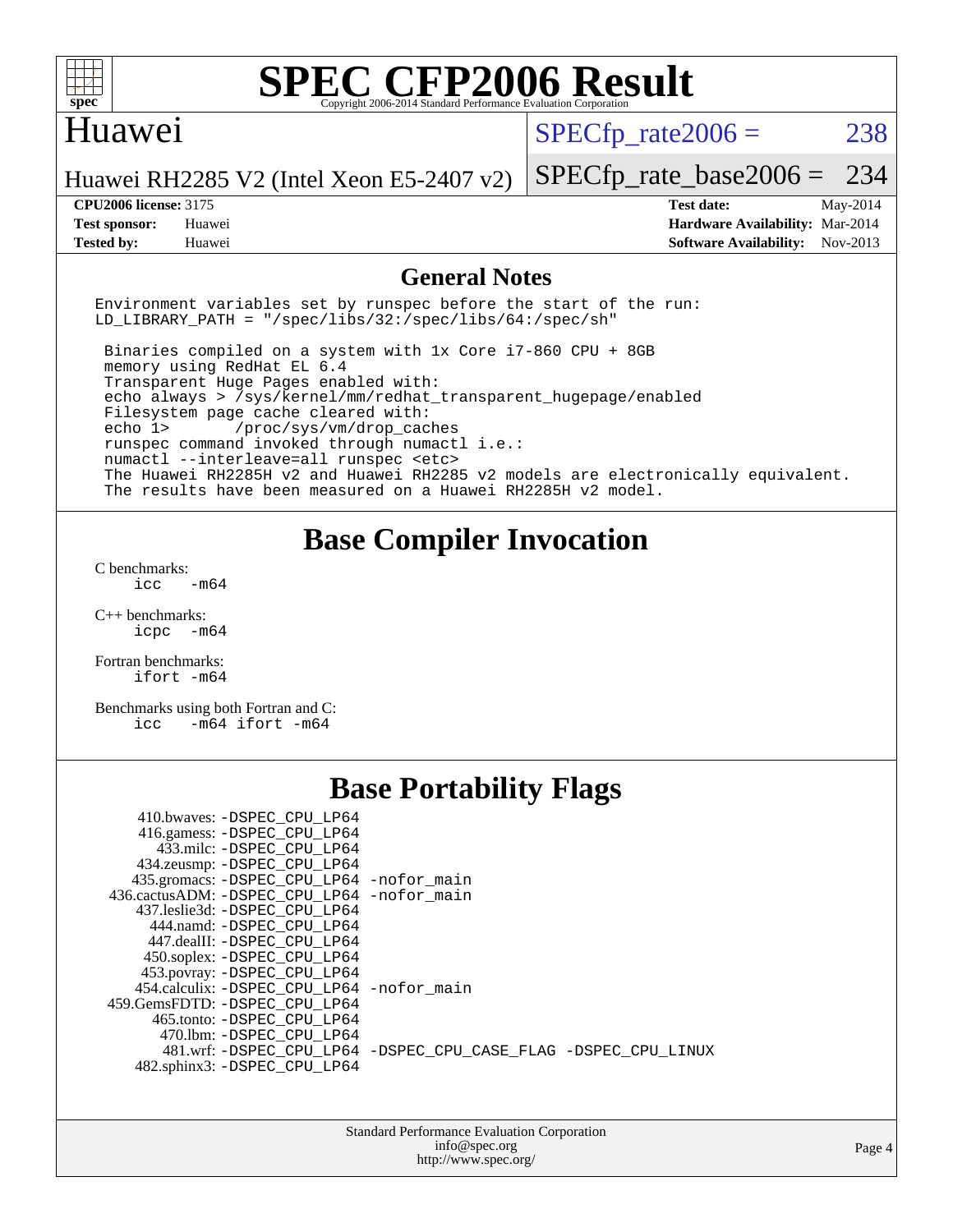

### Huawei

 $SPECTp\_rate2006 = 238$ 

Huawei RH2285 V2 (Intel Xeon E5-2407 v2)

**[Tested by:](http://www.spec.org/auto/cpu2006/Docs/result-fields.html#Testedby)** Huawei **[Software Availability:](http://www.spec.org/auto/cpu2006/Docs/result-fields.html#SoftwareAvailability)** Nov-2013

[SPECfp\\_rate\\_base2006 =](http://www.spec.org/auto/cpu2006/Docs/result-fields.html#SPECfpratebase2006) 234 **[CPU2006 license:](http://www.spec.org/auto/cpu2006/Docs/result-fields.html#CPU2006license)** 3175 **[Test date:](http://www.spec.org/auto/cpu2006/Docs/result-fields.html#Testdate)** May-2014 **[Test sponsor:](http://www.spec.org/auto/cpu2006/Docs/result-fields.html#Testsponsor)** Huawei **[Hardware Availability:](http://www.spec.org/auto/cpu2006/Docs/result-fields.html#HardwareAvailability)** Mar-2014

## **[Base Optimization Flags](http://www.spec.org/auto/cpu2006/Docs/result-fields.html#BaseOptimizationFlags)**

[C benchmarks](http://www.spec.org/auto/cpu2006/Docs/result-fields.html#Cbenchmarks):

[-xAVX](http://www.spec.org/cpu2006/results/res2014q3/cpu2006-20140719-30528.flags.html#user_CCbase_f-xAVX) [-ipo](http://www.spec.org/cpu2006/results/res2014q3/cpu2006-20140719-30528.flags.html#user_CCbase_f-ipo) [-O3](http://www.spec.org/cpu2006/results/res2014q3/cpu2006-20140719-30528.flags.html#user_CCbase_f-O3) [-no-prec-div](http://www.spec.org/cpu2006/results/res2014q3/cpu2006-20140719-30528.flags.html#user_CCbase_f-no-prec-div) [-opt-prefetch](http://www.spec.org/cpu2006/results/res2014q3/cpu2006-20140719-30528.flags.html#user_CCbase_f-opt-prefetch) [-auto-p32](http://www.spec.org/cpu2006/results/res2014q3/cpu2006-20140719-30528.flags.html#user_CCbase_f-auto-p32) [-ansi-alias](http://www.spec.org/cpu2006/results/res2014q3/cpu2006-20140719-30528.flags.html#user_CCbase_f-ansi-alias) [-opt-mem-layout-trans=3](http://www.spec.org/cpu2006/results/res2014q3/cpu2006-20140719-30528.flags.html#user_CCbase_f-opt-mem-layout-trans_a7b82ad4bd7abf52556d4961a2ae94d5)

[C++ benchmarks:](http://www.spec.org/auto/cpu2006/Docs/result-fields.html#CXXbenchmarks)

[-xAVX](http://www.spec.org/cpu2006/results/res2014q3/cpu2006-20140719-30528.flags.html#user_CXXbase_f-xAVX) [-ipo](http://www.spec.org/cpu2006/results/res2014q3/cpu2006-20140719-30528.flags.html#user_CXXbase_f-ipo) [-O3](http://www.spec.org/cpu2006/results/res2014q3/cpu2006-20140719-30528.flags.html#user_CXXbase_f-O3) [-no-prec-div](http://www.spec.org/cpu2006/results/res2014q3/cpu2006-20140719-30528.flags.html#user_CXXbase_f-no-prec-div) [-opt-prefetch](http://www.spec.org/cpu2006/results/res2014q3/cpu2006-20140719-30528.flags.html#user_CXXbase_f-opt-prefetch) [-auto-p32](http://www.spec.org/cpu2006/results/res2014q3/cpu2006-20140719-30528.flags.html#user_CXXbase_f-auto-p32) [-ansi-alias](http://www.spec.org/cpu2006/results/res2014q3/cpu2006-20140719-30528.flags.html#user_CXXbase_f-ansi-alias) [-opt-mem-layout-trans=3](http://www.spec.org/cpu2006/results/res2014q3/cpu2006-20140719-30528.flags.html#user_CXXbase_f-opt-mem-layout-trans_a7b82ad4bd7abf52556d4961a2ae94d5)

[Fortran benchmarks](http://www.spec.org/auto/cpu2006/Docs/result-fields.html#Fortranbenchmarks):

[-xAVX](http://www.spec.org/cpu2006/results/res2014q3/cpu2006-20140719-30528.flags.html#user_FCbase_f-xAVX) [-ipo](http://www.spec.org/cpu2006/results/res2014q3/cpu2006-20140719-30528.flags.html#user_FCbase_f-ipo) [-O3](http://www.spec.org/cpu2006/results/res2014q3/cpu2006-20140719-30528.flags.html#user_FCbase_f-O3) [-no-prec-div](http://www.spec.org/cpu2006/results/res2014q3/cpu2006-20140719-30528.flags.html#user_FCbase_f-no-prec-div) [-opt-prefetch](http://www.spec.org/cpu2006/results/res2014q3/cpu2006-20140719-30528.flags.html#user_FCbase_f-opt-prefetch)

[Benchmarks using both Fortran and C](http://www.spec.org/auto/cpu2006/Docs/result-fields.html#BenchmarksusingbothFortranandC):

[-xAVX](http://www.spec.org/cpu2006/results/res2014q3/cpu2006-20140719-30528.flags.html#user_CC_FCbase_f-xAVX) [-ipo](http://www.spec.org/cpu2006/results/res2014q3/cpu2006-20140719-30528.flags.html#user_CC_FCbase_f-ipo) [-O3](http://www.spec.org/cpu2006/results/res2014q3/cpu2006-20140719-30528.flags.html#user_CC_FCbase_f-O3) [-no-prec-div](http://www.spec.org/cpu2006/results/res2014q3/cpu2006-20140719-30528.flags.html#user_CC_FCbase_f-no-prec-div) [-opt-prefetch](http://www.spec.org/cpu2006/results/res2014q3/cpu2006-20140719-30528.flags.html#user_CC_FCbase_f-opt-prefetch) [-auto-p32](http://www.spec.org/cpu2006/results/res2014q3/cpu2006-20140719-30528.flags.html#user_CC_FCbase_f-auto-p32) [-ansi-alias](http://www.spec.org/cpu2006/results/res2014q3/cpu2006-20140719-30528.flags.html#user_CC_FCbase_f-ansi-alias) [-opt-mem-layout-trans=3](http://www.spec.org/cpu2006/results/res2014q3/cpu2006-20140719-30528.flags.html#user_CC_FCbase_f-opt-mem-layout-trans_a7b82ad4bd7abf52556d4961a2ae94d5)

### **[Peak Compiler Invocation](http://www.spec.org/auto/cpu2006/Docs/result-fields.html#PeakCompilerInvocation)**

[C benchmarks](http://www.spec.org/auto/cpu2006/Docs/result-fields.html#Cbenchmarks):  $\text{icc}$  -m64

[C++ benchmarks:](http://www.spec.org/auto/cpu2006/Docs/result-fields.html#CXXbenchmarks) [icpc -m64](http://www.spec.org/cpu2006/results/res2014q3/cpu2006-20140719-30528.flags.html#user_CXXpeak_intel_icpc_64bit_bedb90c1146cab66620883ef4f41a67e)

[Fortran benchmarks](http://www.spec.org/auto/cpu2006/Docs/result-fields.html#Fortranbenchmarks): [ifort -m64](http://www.spec.org/cpu2006/results/res2014q3/cpu2006-20140719-30528.flags.html#user_FCpeak_intel_ifort_64bit_ee9d0fb25645d0210d97eb0527dcc06e)

[Benchmarks using both Fortran and C](http://www.spec.org/auto/cpu2006/Docs/result-fields.html#BenchmarksusingbothFortranandC): [icc -m64](http://www.spec.org/cpu2006/results/res2014q3/cpu2006-20140719-30528.flags.html#user_CC_FCpeak_intel_icc_64bit_0b7121f5ab7cfabee23d88897260401c) [ifort -m64](http://www.spec.org/cpu2006/results/res2014q3/cpu2006-20140719-30528.flags.html#user_CC_FCpeak_intel_ifort_64bit_ee9d0fb25645d0210d97eb0527dcc06e)

### **[Peak Portability Flags](http://www.spec.org/auto/cpu2006/Docs/result-fields.html#PeakPortabilityFlags)**

Same as Base Portability Flags

### **[Peak Optimization Flags](http://www.spec.org/auto/cpu2006/Docs/result-fields.html#PeakOptimizationFlags)**

[C benchmarks](http://www.spec.org/auto/cpu2006/Docs/result-fields.html#Cbenchmarks):

 433.milc: [-xAVX](http://www.spec.org/cpu2006/results/res2014q3/cpu2006-20140719-30528.flags.html#user_peakPASS2_CFLAGSPASS2_LDFLAGS433_milc_f-xAVX)(pass 2) [-prof-gen](http://www.spec.org/cpu2006/results/res2014q3/cpu2006-20140719-30528.flags.html#user_peakPASS1_CFLAGSPASS1_LDFLAGS433_milc_prof_gen_e43856698f6ca7b7e442dfd80e94a8fc)(pass 1) [-ipo](http://www.spec.org/cpu2006/results/res2014q3/cpu2006-20140719-30528.flags.html#user_peakPASS2_CFLAGSPASS2_LDFLAGS433_milc_f-ipo)(pass 2) [-O3](http://www.spec.org/cpu2006/results/res2014q3/cpu2006-20140719-30528.flags.html#user_peakPASS2_CFLAGSPASS2_LDFLAGS433_milc_f-O3)(pass 2) [-no-prec-div](http://www.spec.org/cpu2006/results/res2014q3/cpu2006-20140719-30528.flags.html#user_peakPASS2_CFLAGSPASS2_LDFLAGS433_milc_f-no-prec-div)(pass 2) [-opt-mem-layout-trans=3](http://www.spec.org/cpu2006/results/res2014q3/cpu2006-20140719-30528.flags.html#user_peakPASS2_CFLAGS433_milc_f-opt-mem-layout-trans_a7b82ad4bd7abf52556d4961a2ae94d5)(pass 2) [-prof-use](http://www.spec.org/cpu2006/results/res2014q3/cpu2006-20140719-30528.flags.html#user_peakPASS2_CFLAGSPASS2_LDFLAGS433_milc_prof_use_bccf7792157ff70d64e32fe3e1250b55)(pass 2) [-auto-ilp32](http://www.spec.org/cpu2006/results/res2014q3/cpu2006-20140719-30528.flags.html#user_peakCOPTIMIZE433_milc_f-auto-ilp32)

 $470$ .lbm: basepeak = yes

Continued on next page

Standard Performance Evaluation Corporation [info@spec.org](mailto:info@spec.org) <http://www.spec.org/>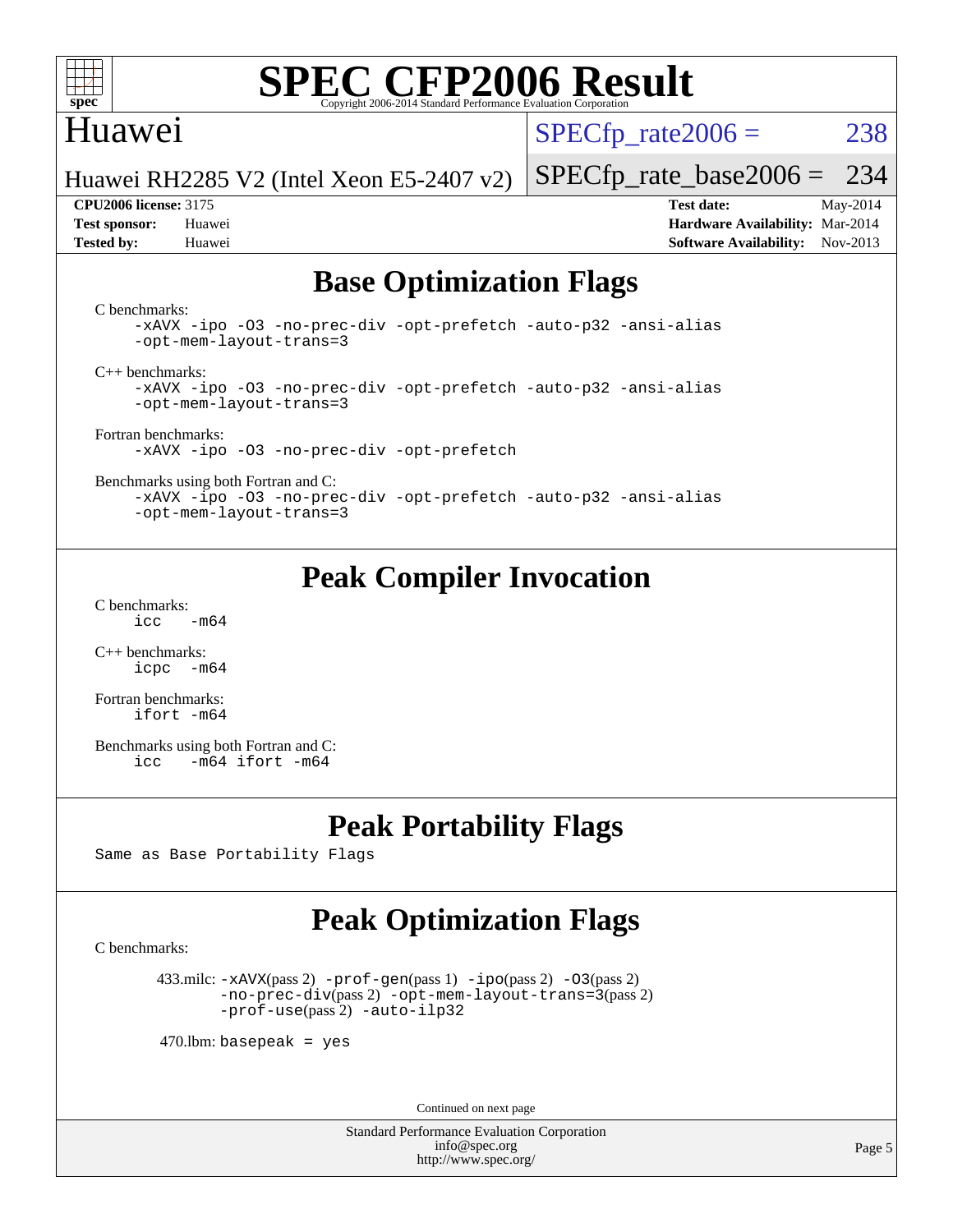

### Huawei

 $SPECTp\_rate2006 = 238$ 

[SPECfp\\_rate\\_base2006 =](http://www.spec.org/auto/cpu2006/Docs/result-fields.html#SPECfpratebase2006) 234

Huawei RH2285 V2 (Intel Xeon E5-2407 v2)

**[CPU2006 license:](http://www.spec.org/auto/cpu2006/Docs/result-fields.html#CPU2006license)** 3175 **[Test date:](http://www.spec.org/auto/cpu2006/Docs/result-fields.html#Testdate)** May-2014 **[Test sponsor:](http://www.spec.org/auto/cpu2006/Docs/result-fields.html#Testsponsor)** Huawei **[Hardware Availability:](http://www.spec.org/auto/cpu2006/Docs/result-fields.html#HardwareAvailability)** Mar-2014 **[Tested by:](http://www.spec.org/auto/cpu2006/Docs/result-fields.html#Testedby)** Huawei **[Software Availability:](http://www.spec.org/auto/cpu2006/Docs/result-fields.html#SoftwareAvailability)** Nov-2013

# **[Peak Optimization Flags \(Continued\)](http://www.spec.org/auto/cpu2006/Docs/result-fields.html#PeakOptimizationFlags)**

 $482$ .sphinx $3$ : basepeak = yes

[C++ benchmarks:](http://www.spec.org/auto/cpu2006/Docs/result-fields.html#CXXbenchmarks)

444.namd:  $-x$ AVX(pass 2)  $-p$ rof-gen(pass 1)  $-p$ ipo(pass 2)  $-03$ (pass 2) [-no-prec-div](http://www.spec.org/cpu2006/results/res2014q3/cpu2006-20140719-30528.flags.html#user_peakPASS2_CXXFLAGSPASS2_LDFLAGS444_namd_f-no-prec-div)(pass 2) [-opt-mem-layout-trans=3](http://www.spec.org/cpu2006/results/res2014q3/cpu2006-20140719-30528.flags.html#user_peakPASS2_CXXFLAGS444_namd_f-opt-mem-layout-trans_a7b82ad4bd7abf52556d4961a2ae94d5)(pass 2) [-prof-use](http://www.spec.org/cpu2006/results/res2014q3/cpu2006-20140719-30528.flags.html#user_peakPASS2_CXXFLAGSPASS2_LDFLAGS444_namd_prof_use_bccf7792157ff70d64e32fe3e1250b55)(pass 2) [-fno-alias](http://www.spec.org/cpu2006/results/res2014q3/cpu2006-20140719-30528.flags.html#user_peakCXXOPTIMIZE444_namd_f-no-alias_694e77f6c5a51e658e82ccff53a9e63a) [-auto-ilp32](http://www.spec.org/cpu2006/results/res2014q3/cpu2006-20140719-30528.flags.html#user_peakCXXOPTIMIZE444_namd_f-auto-ilp32) 447.dealII: basepeak = yes 450.soplex: basepeak = yes 453.povray: [-xAVX](http://www.spec.org/cpu2006/results/res2014q3/cpu2006-20140719-30528.flags.html#user_peakPASS2_CXXFLAGSPASS2_LDFLAGS453_povray_f-xAVX)(pass 2) [-prof-gen](http://www.spec.org/cpu2006/results/res2014q3/cpu2006-20140719-30528.flags.html#user_peakPASS1_CXXFLAGSPASS1_LDFLAGS453_povray_prof_gen_e43856698f6ca7b7e442dfd80e94a8fc)(pass 1) [-ipo](http://www.spec.org/cpu2006/results/res2014q3/cpu2006-20140719-30528.flags.html#user_peakPASS2_CXXFLAGSPASS2_LDFLAGS453_povray_f-ipo)(pass 2) [-O3](http://www.spec.org/cpu2006/results/res2014q3/cpu2006-20140719-30528.flags.html#user_peakPASS2_CXXFLAGSPASS2_LDFLAGS453_povray_f-O3)(pass 2) [-no-prec-div](http://www.spec.org/cpu2006/results/res2014q3/cpu2006-20140719-30528.flags.html#user_peakPASS2_CXXFLAGSPASS2_LDFLAGS453_povray_f-no-prec-div)(pass 2) [-opt-mem-layout-trans=3](http://www.spec.org/cpu2006/results/res2014q3/cpu2006-20140719-30528.flags.html#user_peakPASS2_CXXFLAGS453_povray_f-opt-mem-layout-trans_a7b82ad4bd7abf52556d4961a2ae94d5)(pass 2) [-prof-use](http://www.spec.org/cpu2006/results/res2014q3/cpu2006-20140719-30528.flags.html#user_peakPASS2_CXXFLAGSPASS2_LDFLAGS453_povray_prof_use_bccf7792157ff70d64e32fe3e1250b55)(pass 2) [-unroll4](http://www.spec.org/cpu2006/results/res2014q3/cpu2006-20140719-30528.flags.html#user_peakCXXOPTIMIZE453_povray_f-unroll_4e5e4ed65b7fd20bdcd365bec371b81f) [-ansi-alias](http://www.spec.org/cpu2006/results/res2014q3/cpu2006-20140719-30528.flags.html#user_peakCXXOPTIMIZE453_povray_f-ansi-alias) [Fortran benchmarks](http://www.spec.org/auto/cpu2006/Docs/result-fields.html#Fortranbenchmarks):

 $410.bwaves: basepeak = yes$ 

 416.gamess: [-xAVX](http://www.spec.org/cpu2006/results/res2014q3/cpu2006-20140719-30528.flags.html#user_peakPASS2_FFLAGSPASS2_LDFLAGS416_gamess_f-xAVX)(pass 2) [-prof-gen](http://www.spec.org/cpu2006/results/res2014q3/cpu2006-20140719-30528.flags.html#user_peakPASS1_FFLAGSPASS1_LDFLAGS416_gamess_prof_gen_e43856698f6ca7b7e442dfd80e94a8fc)(pass 1) [-ipo](http://www.spec.org/cpu2006/results/res2014q3/cpu2006-20140719-30528.flags.html#user_peakPASS2_FFLAGSPASS2_LDFLAGS416_gamess_f-ipo)(pass 2) [-O3](http://www.spec.org/cpu2006/results/res2014q3/cpu2006-20140719-30528.flags.html#user_peakPASS2_FFLAGSPASS2_LDFLAGS416_gamess_f-O3)(pass 2) [-no-prec-div](http://www.spec.org/cpu2006/results/res2014q3/cpu2006-20140719-30528.flags.html#user_peakPASS2_FFLAGSPASS2_LDFLAGS416_gamess_f-no-prec-div)(pass 2) [-prof-use](http://www.spec.org/cpu2006/results/res2014q3/cpu2006-20140719-30528.flags.html#user_peakPASS2_FFLAGSPASS2_LDFLAGS416_gamess_prof_use_bccf7792157ff70d64e32fe3e1250b55)(pass 2) [-unroll2](http://www.spec.org/cpu2006/results/res2014q3/cpu2006-20140719-30528.flags.html#user_peakOPTIMIZE416_gamess_f-unroll_784dae83bebfb236979b41d2422d7ec2) [-inline-level=0](http://www.spec.org/cpu2006/results/res2014q3/cpu2006-20140719-30528.flags.html#user_peakOPTIMIZE416_gamess_f-inline-level_318d07a09274ad25e8d15dbfaa68ba50) [-scalar-rep-](http://www.spec.org/cpu2006/results/res2014q3/cpu2006-20140719-30528.flags.html#user_peakOPTIMIZE416_gamess_f-disablescalarrep_abbcad04450fb118e4809c81d83c8a1d)

434.zeusmp: basepeak = yes

437.leslie3d: basepeak = yes

459.GemsFDTD: basepeak = yes

 465.tonto: [-xAVX](http://www.spec.org/cpu2006/results/res2014q3/cpu2006-20140719-30528.flags.html#user_peakPASS2_FFLAGSPASS2_LDFLAGS465_tonto_f-xAVX)(pass 2) [-prof-gen](http://www.spec.org/cpu2006/results/res2014q3/cpu2006-20140719-30528.flags.html#user_peakPASS1_FFLAGSPASS1_LDFLAGS465_tonto_prof_gen_e43856698f6ca7b7e442dfd80e94a8fc)(pass 1) [-ipo](http://www.spec.org/cpu2006/results/res2014q3/cpu2006-20140719-30528.flags.html#user_peakPASS2_FFLAGSPASS2_LDFLAGS465_tonto_f-ipo)(pass 2) [-O3](http://www.spec.org/cpu2006/results/res2014q3/cpu2006-20140719-30528.flags.html#user_peakPASS2_FFLAGSPASS2_LDFLAGS465_tonto_f-O3)(pass 2) [-no-prec-div](http://www.spec.org/cpu2006/results/res2014q3/cpu2006-20140719-30528.flags.html#user_peakPASS2_FFLAGSPASS2_LDFLAGS465_tonto_f-no-prec-div)(pass 2) [-prof-use](http://www.spec.org/cpu2006/results/res2014q3/cpu2006-20140719-30528.flags.html#user_peakPASS2_FFLAGSPASS2_LDFLAGS465_tonto_prof_use_bccf7792157ff70d64e32fe3e1250b55)(pass 2) [-unroll4](http://www.spec.org/cpu2006/results/res2014q3/cpu2006-20140719-30528.flags.html#user_peakOPTIMIZE465_tonto_f-unroll_4e5e4ed65b7fd20bdcd365bec371b81f) [-auto](http://www.spec.org/cpu2006/results/res2014q3/cpu2006-20140719-30528.flags.html#user_peakOPTIMIZE465_tonto_f-auto) [-inline-calloc](http://www.spec.org/cpu2006/results/res2014q3/cpu2006-20140719-30528.flags.html#user_peakOPTIMIZE465_tonto_f-inline-calloc) [-opt-malloc-options=3](http://www.spec.org/cpu2006/results/res2014q3/cpu2006-20140719-30528.flags.html#user_peakOPTIMIZE465_tonto_f-opt-malloc-options_13ab9b803cf986b4ee62f0a5998c2238)

[Benchmarks using both Fortran and C](http://www.spec.org/auto/cpu2006/Docs/result-fields.html#BenchmarksusingbothFortranandC):

 435.gromacs: [-xAVX](http://www.spec.org/cpu2006/results/res2014q3/cpu2006-20140719-30528.flags.html#user_peakPASS2_CFLAGSPASS2_FFLAGSPASS2_LDFLAGS435_gromacs_f-xAVX)(pass 2) [-prof-gen](http://www.spec.org/cpu2006/results/res2014q3/cpu2006-20140719-30528.flags.html#user_peakPASS1_CFLAGSPASS1_FFLAGSPASS1_LDFLAGS435_gromacs_prof_gen_e43856698f6ca7b7e442dfd80e94a8fc)(pass 1) [-ipo](http://www.spec.org/cpu2006/results/res2014q3/cpu2006-20140719-30528.flags.html#user_peakPASS2_CFLAGSPASS2_FFLAGSPASS2_LDFLAGS435_gromacs_f-ipo)(pass 2) [-O3](http://www.spec.org/cpu2006/results/res2014q3/cpu2006-20140719-30528.flags.html#user_peakPASS2_CFLAGSPASS2_FFLAGSPASS2_LDFLAGS435_gromacs_f-O3)(pass 2) [-no-prec-div](http://www.spec.org/cpu2006/results/res2014q3/cpu2006-20140719-30528.flags.html#user_peakPASS2_CFLAGSPASS2_FFLAGSPASS2_LDFLAGS435_gromacs_f-no-prec-div)(pass 2) [-opt-mem-layout-trans=3](http://www.spec.org/cpu2006/results/res2014q3/cpu2006-20140719-30528.flags.html#user_peakPASS2_CFLAGS435_gromacs_f-opt-mem-layout-trans_a7b82ad4bd7abf52556d4961a2ae94d5)(pass 2) [-prof-use](http://www.spec.org/cpu2006/results/res2014q3/cpu2006-20140719-30528.flags.html#user_peakPASS2_CFLAGSPASS2_FFLAGSPASS2_LDFLAGS435_gromacs_prof_use_bccf7792157ff70d64e32fe3e1250b55)(pass 2) [-opt-prefetch](http://www.spec.org/cpu2006/results/res2014q3/cpu2006-20140719-30528.flags.html#user_peakOPTIMIZE435_gromacs_f-opt-prefetch) [-auto-ilp32](http://www.spec.org/cpu2006/results/res2014q3/cpu2006-20140719-30528.flags.html#user_peakCOPTIMIZE435_gromacs_f-auto-ilp32)

436.cactusADM: basepeak = yes

454.calculix: basepeak = yes

481.wrf: [-xAVX](http://www.spec.org/cpu2006/results/res2014q3/cpu2006-20140719-30528.flags.html#user_peakOPTIMIZE481_wrf_f-xAVX) [-ipo](http://www.spec.org/cpu2006/results/res2014q3/cpu2006-20140719-30528.flags.html#user_peakOPTIMIZE481_wrf_f-ipo) [-O3](http://www.spec.org/cpu2006/results/res2014q3/cpu2006-20140719-30528.flags.html#user_peakOPTIMIZE481_wrf_f-O3) [-no-prec-div](http://www.spec.org/cpu2006/results/res2014q3/cpu2006-20140719-30528.flags.html#user_peakOPTIMIZE481_wrf_f-no-prec-div) [-auto-ilp32](http://www.spec.org/cpu2006/results/res2014q3/cpu2006-20140719-30528.flags.html#user_peakCOPTIMIZE481_wrf_f-auto-ilp32)

The flags files that were used to format this result can be browsed at

<http://www.spec.org/cpu2006/flags/Intel-ic14.0-official-linux64.20140128.html> <http://www.spec.org/cpu2006/flags/Huawei-Platform-Settings-V1.0-IVB-RevG.html>

| <b>Standard Performance Evaluation Corporation</b> |
|----------------------------------------------------|
| info@spec.org                                      |
| http://www.spec.org/                               |